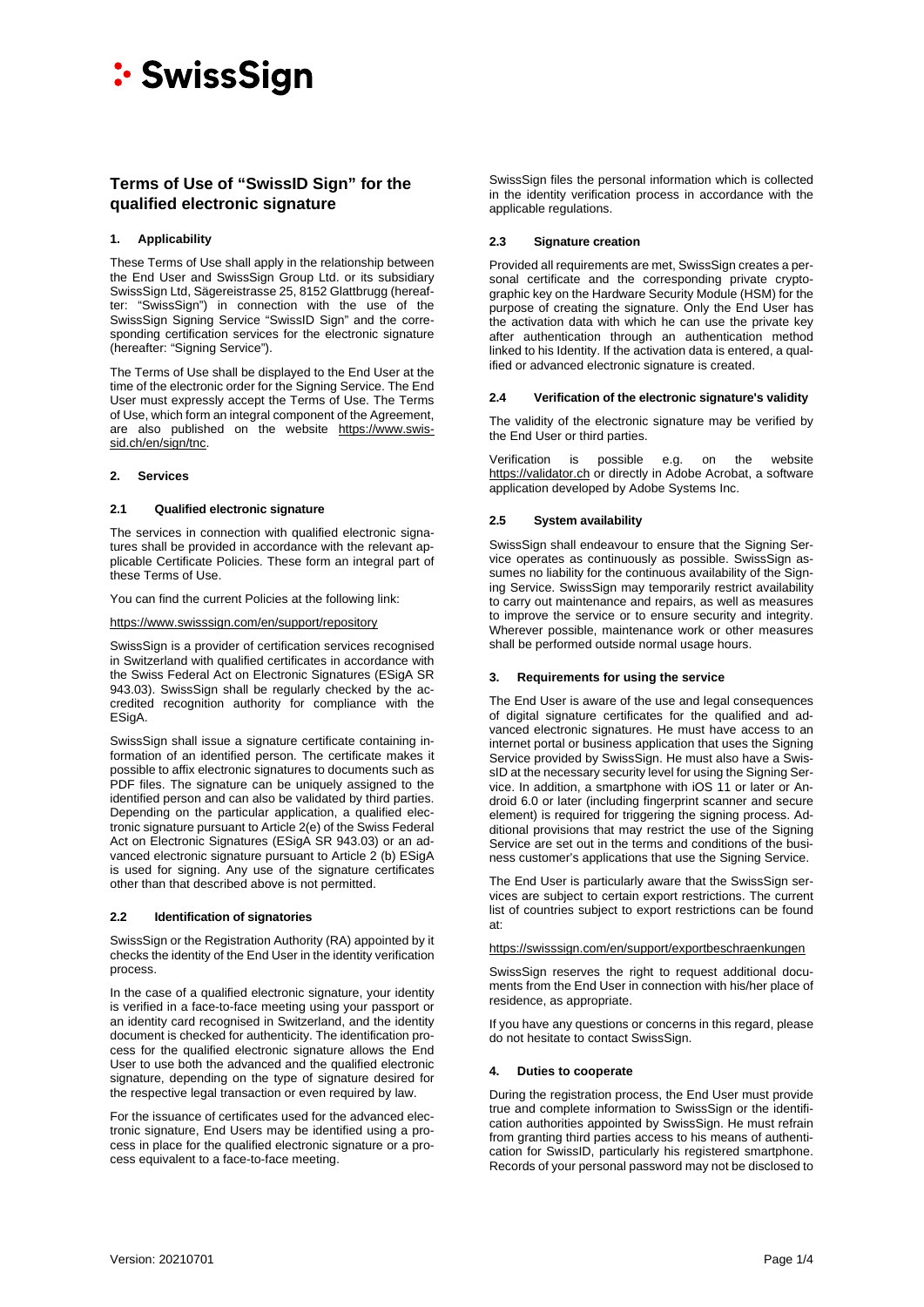any other person, must be stored securely and separately from your mobile phone and protected from access by third parties. Access data, such as your password, must be selected in such a way that they cannot be guessed by third parties. In particular, access data may not contain any information about the End User, e.g. first name, last name or date of birth.

The End User shall ensure that no signatures are created if he suspects that his personal password or other access data which must be provided in the authentication process in order to trigger the signature has been stolen or become known to a third party. In the event of loss of the smartphone, the End User must inform SwissSign immediately. As soon as there are changes to the End User's mobile phone number or identity data, SwissSign or the registration authority appointed by SwissSign must be notified and, if necessary, a new identification must be activated. The End User must ensure that his registration with the signature service, including the changed identity data, is up to date.

The End User must utilise all current options to protect his smartphone against attacks by viruses and other malware (e.g. worms or trojans) and must use up-to-date software from a trustworthy source for this purpose.

Any discrepancies in the digital certificate must be reported to SwissSign immediately.

## **5. Legal effect**

SwissSign's Signing Service can create a qualified electronic signature pursuant to Article 2(e) ESigA or an advanced electronic signature pursuant to Article 2(b) ESigA and in accordance with the corresponding Policies.

You can find the current Policies at the following link:

#### <https://www.swisssign.com/en/support/repository>

The type of signature required in the relevant legal transaction (qualified or advanced electronic signature) is determined by the business customer's application using the SwissID Sign Service and is beyond the control of SwissSign. Under Swiss law, only a qualified electronic signature that is associated with a qualified timestamp is deemed equivalent to a handwritten signature.

The advanced electronic signature does not meet the legal requirement of written form within the meaning of Article 12ff. of the Swiss Code of Obligations and therefore does not have the same legal effect as a handwritten signature. The End User is aware that the electronic signatures made with the Signing Service may have different effects if the law of a country other than Switzerland applies and that any existing formal requirements may not be met.

### **6. Usage period**

The End User can use the Signing Service for as long as the certificate issued is valid. The validity period of the certificates is limited to the duration indicated in the certificate. The usage period for the Signing Service may be extended as long as the identity document provided is valid, the last identification is no more than five (5) years old, and the End User applies for a new certificate.

The End User shall be solely responsible for ensuring that a corresponding request is received by SwissSign in a timely manner so that any registration process can be carried out and that valid certificates are continuously available to him.

The End User undertakes to cease using certificates that have been declared invalid or that have become invalid following expiry of the time limit.

#### **7. Fee-based right of use**

The Customer acquires the right to use a maximum number of signatures (packet). This right may be exercised for a validity period of 24 months from the date of purchase of a packet. **If the right to use the signatures is not exercised in full within 24 months, it shall be forfeited without compensation. Packets cannot be accumulated.**

The applicable prices and maximum number of signatures per packet shall be published on the website https://www.swissid.ch/en/sign.

#### **8. Handling of End User data**

#### <span id="page-1-0"></span>**8.1 Collected data**

SwissSign shall only collect, store and process data that is necessary for using the signature service. The handling of this data is governed by the applicable Swiss laws (in particular: Swiss Federal Act on Data Protection (FADP, SR 235.1) and ESigA) also in accordance with the relevant Policies.

For the purpose of creating the digital certificate and maintaining verifiability, SwissSign collects and stores in particular the following data from you:

- Copy of the relevant pages of the identity document presented by you (passport, identity card), including the attributes contained therein
- If available: other documents introduced by the End User, including the information contained therein
- Personal means of authentication used
- **Log files on any signing processes**
- **•** Data concerning the revocation of the certificate
- Other information provided by the End User in the identification process, e.g., his e-mail address

The management and the duration of the storage of such data shall be in accordance with the statutory provisions.

### **8.2 Digital certificate**

Based on the data which has been provided by you and collected in the identity verification process, SwissSign shall, at the request of the subscriber application and upon the End User's stated consent, issue a qualified or advanced certificate, which may contain the following information concerning you:

- First name(s), last name or pseudonym
- Two-digit ISO 3166 country code (nationality or residence)
- Information to ensure the uniqueness of the digital certificate
- Number of the identity document presented
- Email address
- Mobile phone number

The digital certificate is included in the electronically signed file after completion of the signing process. Anyone in pos-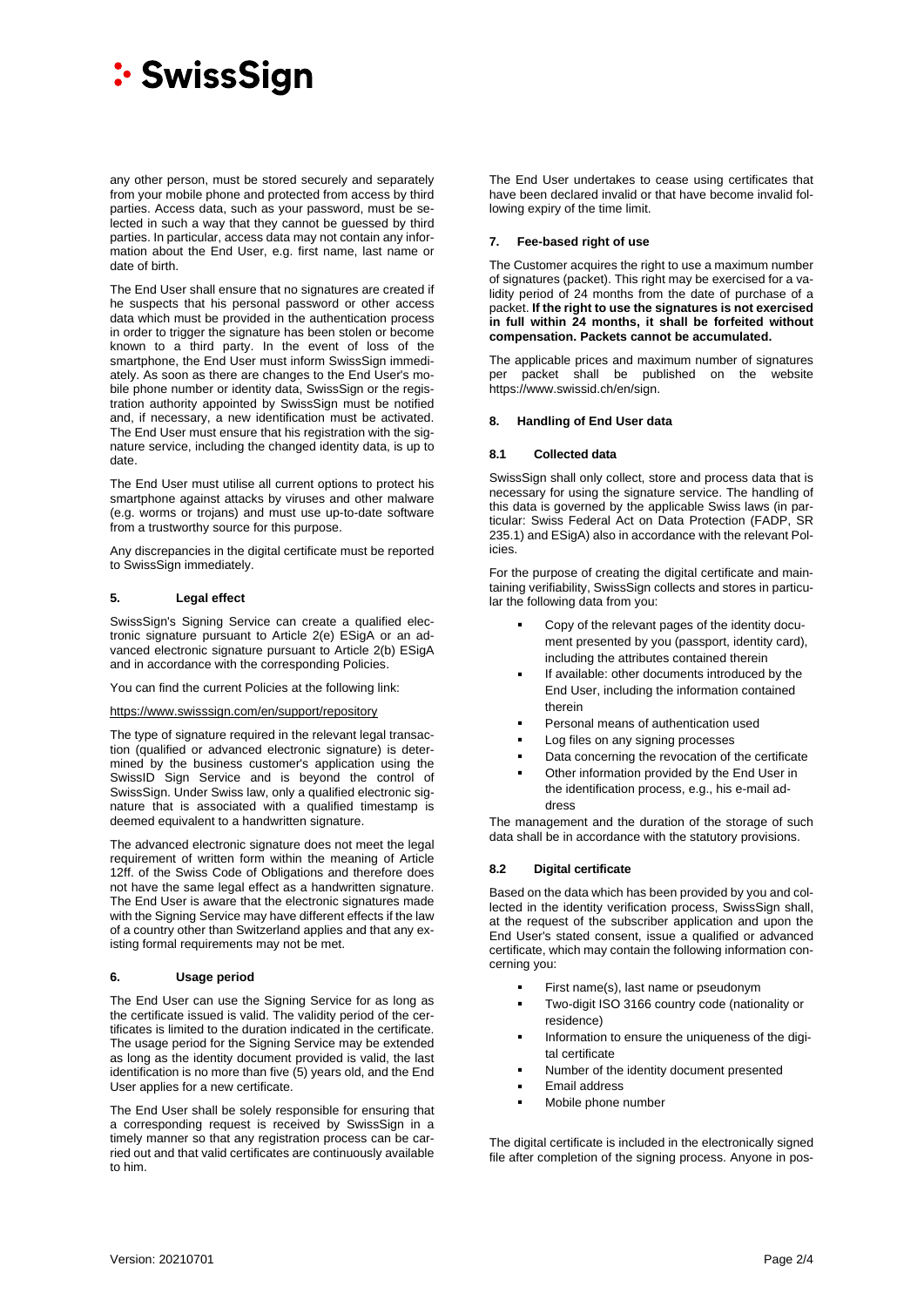session of the digitally signed file may view the aforementioned information from the digital certificate at any time. This enables third parties to verify your personal information and to see that the information was registered with SwissSign as a Swiss certification service provider and that the certificate and the signature were issued by SwissSign.

#### **8.3 Data archiving after completion of the signing process**

SwissSign complies with the applicable statutory provisions when storing various data relating to the identity verification process, the digital certificate and the signing process. The data is stored for 11 years. The relevant date for the retention period is the date on which the underlying certificates become invalid. This ensures that the digitally signed document can still be verified as correct in the years after it is created. SwissSign records all relevant information concerning the data issued and received by SwissSign and keeps it in safekeeping so that it is available, for the purposes of enabling corresponding evidence to be provided in judicial proceedings, in particular, and ensuring continuity of the service.

SwissSign stores the following data in particular:

- Log files for the signing process
- Hash value of the signed document
- Data concerning the revocation of the certificate
- Data as mentioned in chapter [7.1](#page-1-0)

#### **9. Fulfilment of duties by SwissSign**

SwissSign may engage third parties in order to fulfil its duties, particularly as regards the implementation of the identity verification process by external registration authorities and the retention of identity verification documentation. The End User agrees that the data and information required for this purpose may be disclosed to third parties.

#### **10. Liability**

SwissSign shall be liable to the End User for all damages it causes unless it can prove that it is not at fault. Liability for ordinary negligence is excluded.

SwissSign shall be liable for any fault in respect of personal injury.

SwissSign is liable for the conduct of its auxiliaries and any third parties involved (e.g. subcontractors and suppliers) in the same manner as for its own.

In terms of qualified electronic signatures, liability shall also be governed by the relevant provisions of the ESigA. Any further liability is excluded to the extent permitted by law. In particular, the following exclusions apply:

Liability for the proper functioning of third-party systems, particularly liability for hardware and software utilised by the End User or for business customers using the Signing Service applications, is excluded.

SwissSign shall not be liable to you for loss or damage incurred by you due to the fact that you have either failed to comply with or have exceeded a limitation of use.

SwissSign shall bear no liability for the validity of agreements concluded with the aid of certificates.

SwissSign's liability for indirect losses, consequential losses, data loss, data accuracy, third-party losses and lost revenues and profits, as well as for all financial losses, is excluded to the extent permitted by law.

Furthermore, SwissSign shall not be liable if, because of force majeure, the performance of the service is occasionally interrupted, restricted in whole or in part, or rendered impossible.

The term "force majeure" includes in particular natural phenomena of particular intensity (avalanches, flooding, landslides, etc.), acts of war, riots, and unforeseeable official restrictions (e.g. because of pandemics).

#### **11. Issuance and invalidation of certificates**

The End User may at any time request the invalidation of a certificate used by him. This can be done, for example, via an online application in the user account at <https://www.swissid.ch/en/> by providing the blocking password or by using the still-valid signature certificate.

SwissSign is entitled to refuse to issue certificates without stating reasons.

SwissSign is authorised to declare valid certificates invalid on its own initiative. This applies in particular if:

- the certificates were obtained unlawfully or the information provided at the time the application was made is not accurate;
- there is no longer any guarantee that the certificates can only be attributed to the certificate holder (e.g. because the algorithms underlying the signature certificate have been broken);
- the contractual relationship is terminated;
- the End User breaches a duty of cooperation within the meaning of Section 4.

If the invalidation is due to a circumstance attributable to the End User, SwissSign is entitled to compensation for inconvenience and expenses. The right to assert additional damages is expressly reserved.

#### **12. Amendments to the Agreement**

SwissSign may adjust or amend the products/services and these Terms of Use at any time. This shall be communicated to the End User in an appropriate manner. If the End User disagrees with a material change that is detrimental to him, he shall be entitled to terminate the Agreement in writing within 30 days of notification of the contractual change. If the End User does not object to the changes on time, they shall be deemed to have been accepted.

### **13. Warranty**

The Customer must inspect the certificates and the material provided by SwissSign upon receipt and immediately notify SwissSign in writing of any defects, incorrect and/or incomplete information prior to the first use. Defects discovered later must be reported immediately upon discovery; otherwise, the rights as to defects shall be deemed to have lapsed.

In the event that a defect is reported, SwissSign shall be entitled to choose between rectification and replacement. Any further rights as to defects are expressly excluded. Defective certificates shall be declared invalid by SwissSign.

#### **14. Duration of the Agreement / termination of the Agreement**